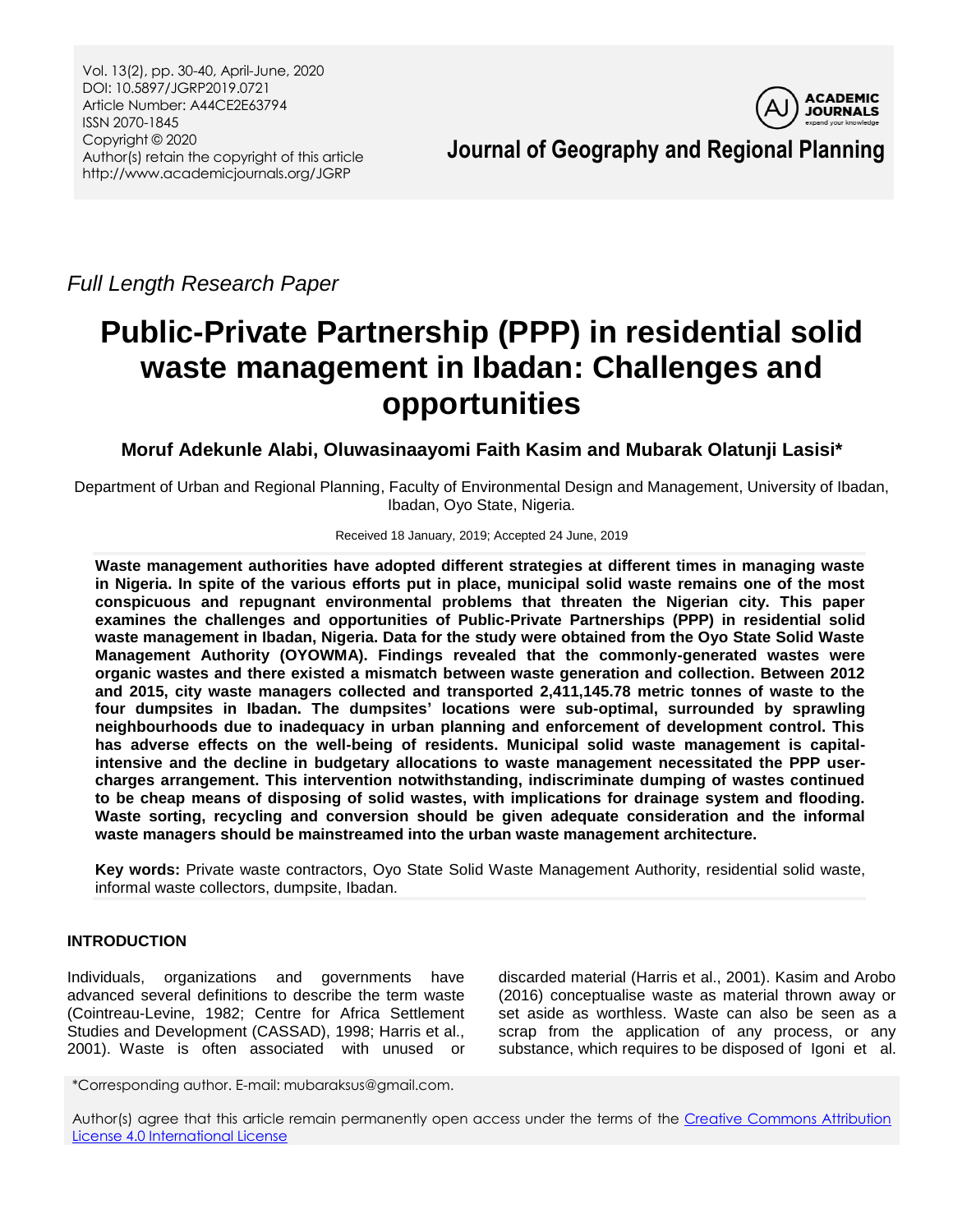(2007). Thus, it can be defined as any material discarded as having no consumer value to the person abandoning it (Cointreau-Levine, 1982). However, what an individual calls a waste is subject to the value judgment of such a person. An output of a process may be considered a waste if it has no further use, but it could be a valuable by-product if reused or recycled. Harris et al. (2001) contend that a material is only a "waste" if it is useless; as soon as it is usable, it becomes a resource.

Waste could be in gaseous, liquid or solid forms. Solid waste is seen as a heterogeneous mass of discarded materials arising from human activities (Wahab and Sridhar, 2014; Kasim and Arobo, 2015). Sources of municipal solid waste can be classified into seven: residential (household or domestic waste), commercial, institutional, street sweeping, construction and demolition, healthcare/sanitation and industrial wastes (Ndum, 2013). Residential solid wastes are generated by everyday activities of a household. These include paper, cans, food waste, yard waste, ashes, glass bottles, aluminium, metal, plastic, and some specific wastes which require special handling, such as household hazardous wastes (electronics, light bulbs, batteries, asbestos) (Ukem, 2008). Residential solid waste has become a major environmental issue in Nigerian cities. With reference to Ibadan, for example, Wahab and Ola (2016) observe that solid waste has become one of the most challenging and enduring urbanization-induced challenges.

Waste generation has been on the increase since 1960 in Ibadan. The rate of waste generation increased from 0.37 kg/capita/day in the late 1960s/early 1970s (PAI Associates, 1982; Egunjobi, 1986, 2008) to 0.55 kg/capita/day between 2012 and 2015 (Odewumi et al., 2016; Wahab and Sridhar 2014; OYOWMA, 2017; World Bank, 2017). In 2012, about 635,000 tons, approximately 0.55 kg/person/day quantity of waste was generated in the city (Odewumi et al., 2016). Oyelaran and Rufai (2015) disaggregate the waste generated in the city of Ibadan into organic waste (accounting for 42% by weight), paper (10%), textile (2%), glass (4%), metal (5%), wood (3%) and plastics (9%). Some of the wastes are hazardous, flammable, or non-biodegradable. Without adequate provision for residential solid waste management, a diverse range of disease vectors will likely breed or feed within and around houses and residential neighbourhoods, reducing quality of life, wellbeing and hindering sustainable development (Archor, 1998; Asubonteng, 2011; Agbola et al., 2012).

In the past, waste management tends to be the responsibility of the public sector. However, this responsibility cannot be performed exclusively by the public sector because government alone cannot afford the huge financial, technical, administrative and human resources required to carry out the responsibility effectively. It is on this premise that this paper examined the various challenges and opportunities associated

with public-private partnerships (PPP) in residential solid waste management in Ibadan, Nigeria.

## **Conceptual anchor**

The concepts of Public-Private Partnership and sustainable waste management provided the conceptual anchor for this study. PPP can be defined as an arrangement between a public body and a private party or parties (including community beneficiaries) for the purpose of designing, financing, building and operating an infrastructural facility that would normally be provided by the public sector (Asubonteng, 2011). Asian Development Bank (ADB) (2012) states that PPP presents a framework that, while engaging the private sector, acknowledges and structures the role for government in ensuring that social obligations are met and successful sector reforms and public investments achieved. It is a contractual agreement between a governmental organization and a private party whereby the latter performs whole or certain parts of the government organization"s service delivery, infrastructure provision or administrative function, and assumes the associated risks (Asubonteng, 2011).

Effective PPP structure allocates tasks, obligations, and risks among the public and private partners in an optimal way. The public partners in a PPP are government entities, including ministries, departments, municipalities or state-owned enterprises. The private partners can be local or international entities and may include businesses or investors with technical or financial expertise relevant to the project. The PPP may also include non-governmental organizations (NGOs) and/or community-based organizations (CBOs) that represent stakeholders directly affected by the project.

Effective PPP recognises the fact that the public and the private sectors have certain advantages, relative to the other, in performing specific tasks. The government"s contribution to a PPP may take the form of capital for investment (available through tax revenue), transfer of assets, or other commitments or in-kind contributions that support the partnership. The government also provides social responsibility, environmental awareness, local knowledge and ability to mobilise political support. The private sector"s role in the partnership is to make use of its expertise in commerce, management, operations and innovation to run the business efficiently (Adegoke, 2011). The private partner may also contribute investment capital, depending on the form of contract. The partnership in residential solid waste management service delivery is expected to reduce the burden of the public sector that is finding it difficult to achieve sustainable waste management.

Afroz et al. (2010) state that sustainable solid waste management involves control of generation, storage, collection, transportation, processing and disposal of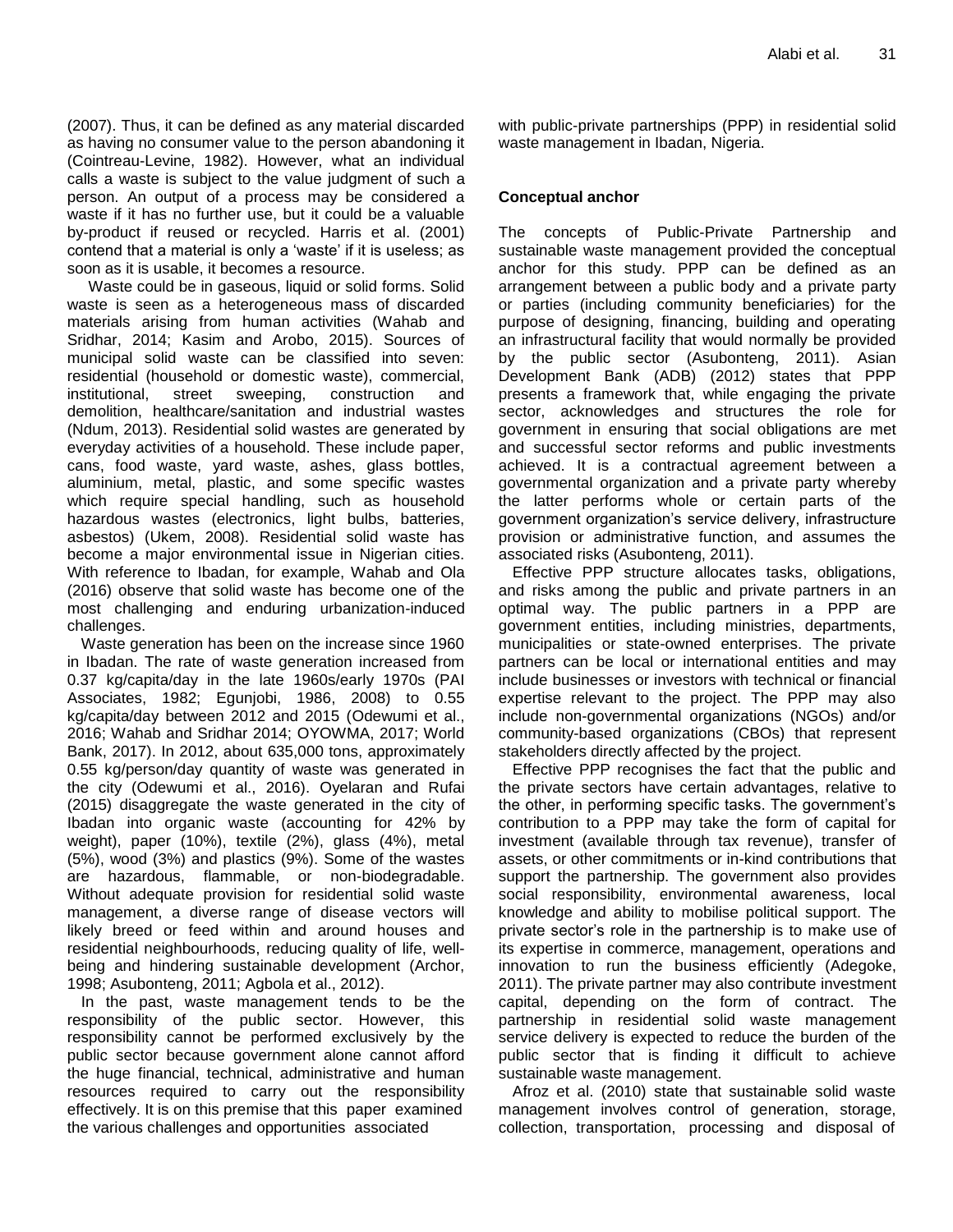solid wastes in a manner that is in accordance with the best principles of public health, economics, engineering and other environmental concerns. The idea of sustainable waste management, which shows the interdependence of waste management and sustainable development process, was codified at the 1992 UN Rio Conference. At the heart of the Agenda 21 emanating from the 1992 conference is a vision of promoting sustainable waste management. Having examined the opportunities and the challenges of rapid urbanization, most especially in the developing countries, the Habitat Agenda concluded that properly-planned and properlymanaged cities hold the promise for human development and the protection of the world"s resources by supporting large numbers of people and limiting their impact on the natural environment. A rapidly-growing city with inefficient wastes management systems poses a huge threat to the environment (Babayemi and Dauda, 2009).

One of the most pressing problems facing urban managers in developing countries is how to manage residential solid waste in a sustainable manner. Longterm sustained development cannot occur in situations of deteriorating environmental circumstances and improper management of waste can lead to irreversible destruction of natural resources. Sustainable management of residential waste is imperative if the goals of city managers are to reduce the health-endangering potential of residential solid waste, improve human welfare, and promote sustainable human settlement development.

#### **MATERIALS AND METHODS**

Ibadan is located in south-western Nigeria, about 130 km in land northeast of Lagos and 530 km southwest of Abuja, the federal capital. The city is a prominent transit point between the coastal region and the areas in the hinterland of Nigeria. In 2006, the National Population Commission (NpopC) put the population of Ibadan at about 3 million. At present, the national population growth rate is 3.18% and the city"s population was estimated to be 3,565,108 in 2018 (World Population Review, 2018). The rate at which the population of Ibadan is growing has significant implications for solid waste generation. As the city is rapidly expanding in area and population, the residential solid waste management issue has become a major urban environmental problem.

The responsibility for solid waste management in the city currently lies with the Oyo State Government, Ministry of Environment and Water Resources, Oyo State Solid Waste Management Authority (OYOWMA) and local governments. Each organ of government has different roles and responsibilities. In terms of waste management, OYOWMA is the statutory body established in 1997 by the state government to undertake waste collection, processing and disposal (Wahab and Ola, 2016). It has the direct and operational responsibility for residential solid waste management in the city. The Ministry of Environment and Water Resources performs a supervisory role over the Oyo State Solid Waste Management Authority. The Oyo State Solid Waste Management Authority is charged with the responsibility of collecting wastes along major roads, markets, inner city areas and other areas not covered by private waste contractors. Prior to Edict No. 8 of 1997 establishing OYOWMA, municipal solid waste

collection and disposal were undertaken by the Ibadan Solid Waste Management Authority. The authority was functioning under the Ibadan City Council and later when Ibadan Municipal Government was created, the responsibility was transferred to Ibadan Municipal Council. Later, Ibadan city and its environs were constitutionally divided into eleven local government areas (LGAs) to shoulder the responsibility of collecting, transporting and disposing of municipal solid wastes (Omoleke, 2004; World Bank, 2017). The idea of involving the private sector in residential solid waste management started in 1985. According to Cointreau-Levine (1994), the collection service by licensed private contractors was initiated in 1985 when private franchise of residential waste collection in highincome residential layout areas was implemented.

The data for this research were obtained from secondary sources and they were mainly quantitative. Data were collected from published and unpublished documents of OYOWMA and from the 11 LGAs that constitute the Ibadan region. Information on the number of registered private waste zones and routes covered (Figure 1), mode of operation, frequency of waste collection, time of collection, service charges and quantity of waste collected and transported to dumpsites and maintenance procedure of the dumpsites were obtained from OYOWMA and registered private waste contractors (PWC). A reconnaissance survey was conducted to validate the data obtained from OYOWMA, LGAs and the private waste contractors. Additional data on the PWC were sourced from the records of the Association of Refuse Contractors and the exiting literature. The Master Plan of Ibadan and the Map of Ibadan Region were used to identify the routes, residential neighbourhoods and zones covered by private contractors. Data were analysed using descriptive statistics, with the results presented in map, tables and chart.

# **RESULTS**

Fifty-eight registered private waste contractors (PWCs) were in operation in the 11 LGAs in Ibadan. These registered private contractors collect waste from residential, commercial and industrial zones that are ready to pay for their services (Odewumi et al., 2016; OYOWMA, 2017). Each of the private contractors pays for an operation permit, which often remains valid for a year. The operational permit is granted after the payment of registration and license fees. After meeting statutory requirements, OYOWMA designates areas that each operator is permitted to cover. Currently, 64 routes are covered by the 58 registered private contractors. Table 1 shows residential areas that PWCs cover in Ibadan suburban LGAs and Table 2 shows residential areas assigned to private contractors in Ibadan urban area LGAs.

Various routes were covered by the private wastes contractors, the local governments (LGs) and OYOWMA workers. Routes were delineated based on capacity to pay for services rendered. Therefore, all the routes allocated to private waste contractors were within formal and semi-formal residential neighbourhoods, industrial and formal commercial zones. Waste management activities within the informal neighbourhoods, in the city, were managed by either LG or OYOWMA. Private operators and contractors undertook door-to-door collection of wastes mostly from residential buildings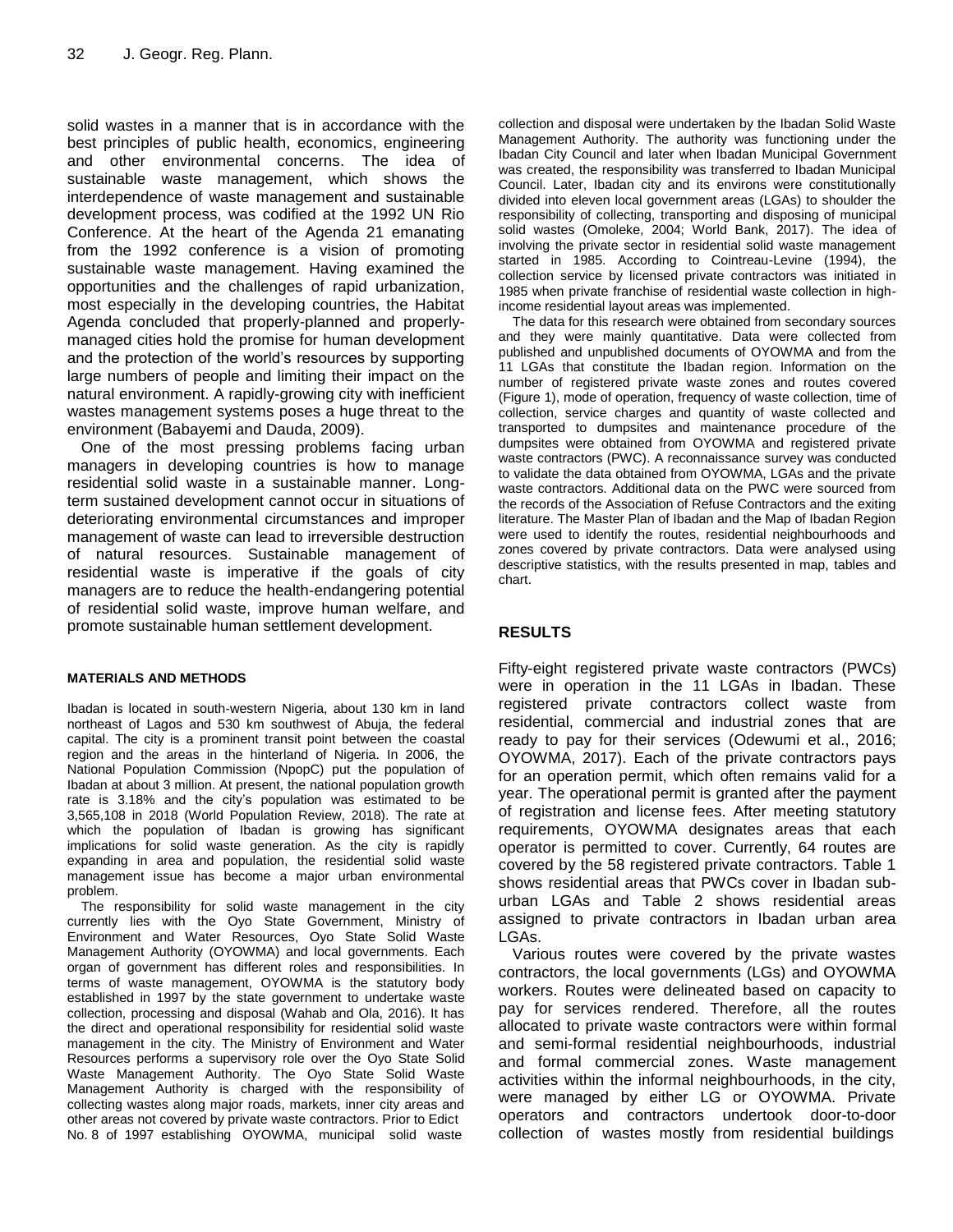

**Figure 1.** Road networks and routes plied by waste contractors in Ibadan. Source: Adapted from Ibadan City Master Plan Report (2018).

twice in a month; commercial/institutional buildings three times in a week; and industrial buildings and zones on a daily basis. The mode and time of collection were based on agreed payment structure and service supported by the OYOWMA"s laws and regulations. The OYOWMA and some local governments were responsible for general wastes collection, especially along principal and major transport corridors. Part of the function of the agency included collection of wastes dumped along major roads, waste swept by street sweepers, and wastes in public areas and open spaces within Ibadan. Local government wastes managers performed skeletal wastes management activities within the geographical jurisdiction of the LGAs.

Oyo State Solid Waste Management Authority oversees waste collection, street cleaning, and management of landfill sites. The four landfills in the city are easily accessible and located along major routes: Aba-Eku, on Akanran Road; Lapite, on Oyo Road; Awotan, on Akufo Road; and Ajakanga, on Odo-Ona Elewe Road. If the four landfills (covering about 50 hectare of land) are properly managed, they could store up to 3,000,000 tons of wastes (World Bank, 2017). The amount of solid wastes collected and transferred to the landfills by waste management authority was 862,393.70 metric tonnes (MT) in 2012, 2013 (586,436.96 MT), 2014 (503,309.68 MT) and 2015 (459,005.44 MT), as shown in Figure 2.

From 2012 to 2015, OYOWMA, LGs and private waste contractors (PWCs) collected and transported 2,411,145.78 MT to the four dumpsites in Ibadan. Oyo State Solid Waste Management Authority (OYOWMA) transferred and deposited the highest volume of solid wastes (1,477,565.51 metric tonnes). However, there was reduction in the volume of wastes transferred by OYOWMA between 2012 and 2015. In 2012, 658,867.85 metric tonnes were transferred by the Authority but this reduced to 306,941.18 metric tonnes in 2013, 265,176.32 metric tonnes in 2014 and further to 246,580.16 metric tonnes in 2015 (Table 3). This reduction could be attributed to the returning of the wastes collection responsibility to the LGs in 2013. LGs and PWCs were able to transport 327,855.12 and 605,725.15 metric tonnes, respectively within the same period to designated dumpsites in Ibadan.

Previously, OYOWMA collected wastes fees on behalf of PWCs from the households using government revenue contractors. The contractor"s evacuated waste generated within the designated routes and zones. Evidence of payment would be presented by the clientele before waste would be evacuated. The OYOWMA, at the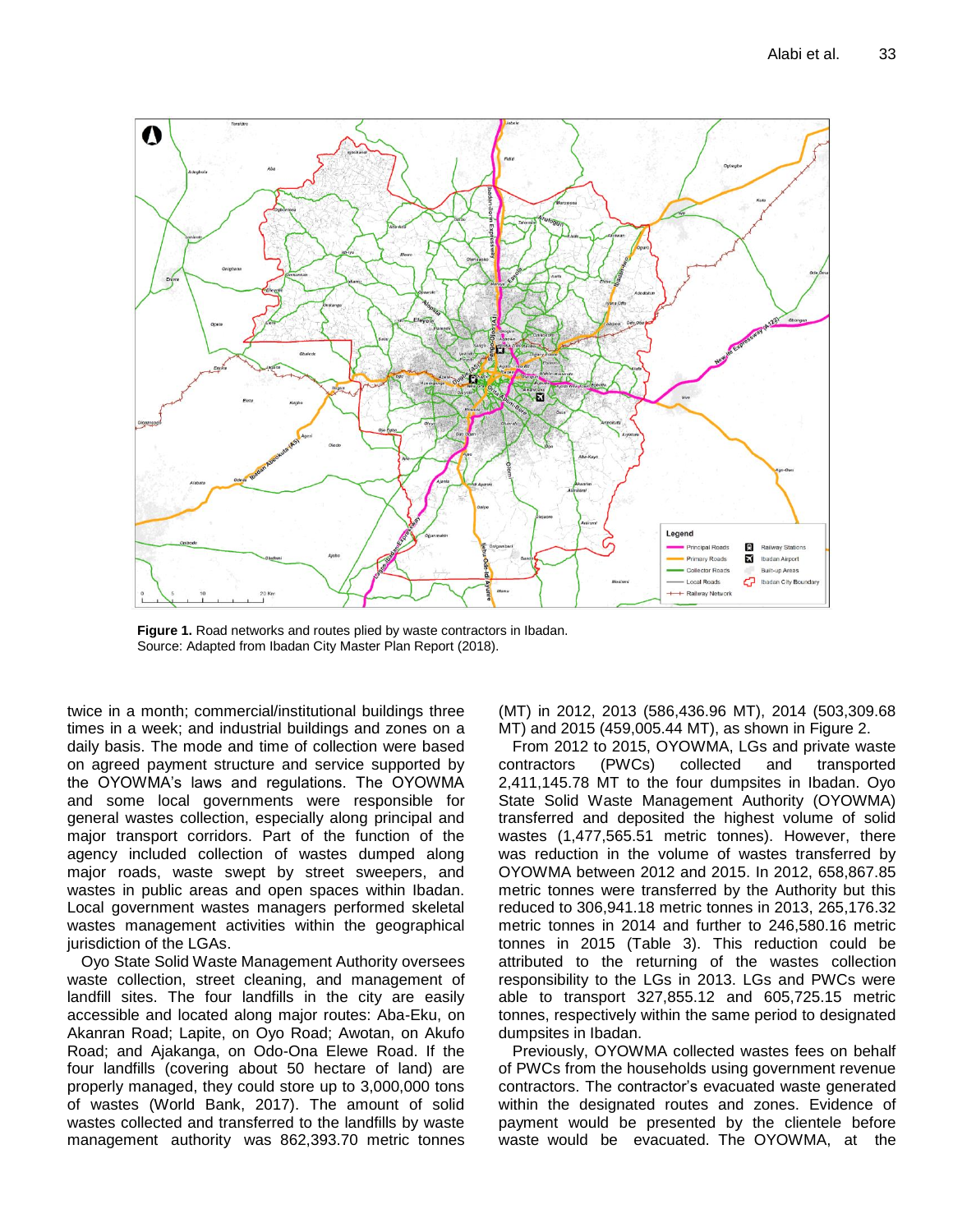# 34 J. Geogr. Reg. Plann.

**Table 1.** Residential neighbourhoods covered by private contractors in Ibadan.

| <b>LGA</b> | Route          | Residential neighbourhood                                                                                                                                                  | Private contractor                        |
|------------|----------------|----------------------------------------------------------------------------------------------------------------------------------------------------------------------------|-------------------------------------------|
|            | -1             | Ajibode, Shasa, Akingbinle and Moniya                                                                                                                                      | <b>Victom Function</b>                    |
| Akinyele   | $\overline{2}$ | Ojoo, Arulogun, GOFAMINT, Arorokole, Idi-Ose, Shogunro, Abatakan, Shasa and IITA Environs                                                                                  | <b>Addwest Midland</b>                    |
| Lagelu     | 3              | General Gas, Akobo Ojurin, Baptist, Basorun Estate and Okebadan Estate                                                                                                     | Bukol                                     |
|            |                | Akobo Ojurin, Olorunda Aba, Yawiri, Olewuro, Unity and Wisdom Estates                                                                                                      | Dapat                                     |
|            |                | General Gas, Kolapo Ishola and Carlton Gate estates, Iyana Church and Iwo Road                                                                                             | <b>Global Brand</b>                       |
|            | 6              | Wofun, Exide Junction, Olodo Bank and Lalupon                                                                                                                              | <b>Rite Environment</b>                   |
|            | 7              | Iwo Road, Bishop Philips Academy, Agboola, Adogba, WEMA Area, Gbagi, Raji Alusekere and Shop Mesan                                                                         | Arkman Associates Nig Ltd                 |
|            | 8              | Adeojo Estate, Olaogun (Fash Fash), Gbaremu, Oremeji, Agugu, Onipepeye and Airport Junction                                                                                | Admack                                    |
|            | 9              | Iwo Road, Onipepeye, Adegayi, Alakia, Oniyanrin Sarumi, Iyana Agbala, Egbeda, Alakia, Agadebgayi                                                                           | <b>Everest Dayton</b>                     |
| Egbeda     | 10             | Olubadan Estate, Asaju Area, Adelubi, Agoro, Aroko, Alalubosa, Arolu and Isebo Alakia                                                                                      | Olounnu                                   |
|            | 11             | Monatan, Iyana Church, Nigeria Brewery Area                                                                                                                                | Ocean Wave Technical Chemical Product Ltd |
|            | 12             | Wakajaye, Olodo Garage, Orogbangba, Sakute, Amero, Oki, Kumapayi and Eremu                                                                                                 | Gboola-Toyin                              |
|            | 13             | Isebo, Papa, Olosan, Akanle, Ogungbade, Ile Tintun, and Aladun and Egbeda                                                                                                  | <b>Kumaaz Ventures</b>                    |
|            | 14             | Akingbade, Mato, Oluso Aja Meta, Hope, Airport, Gbaremu and Idi Obi Road                                                                                                   | Faytem Global                             |
|            | 40             | New Garage, Podo, Idi Ayunre, Abanla, Arapaja, Aba Ibeji, Kasamu area. Ajide I and II and Agara Environs                                                                   | Alluvia                                   |
|            | 41             | Soka, Toll Gate, Atoni Village, Alomaja and Ajanla                                                                                                                         | Karyz                                     |
|            | 42             | Ireakari and Abese Estates, Oloruntedo, Irepodun, Elebu Junction, Yidi area, Akure Ajila, Abgeru, Akoto, Ashaupa Owo, Part of Ogunkeye, Araromi, Unity, Idi Aliu and Alaka | T.J Consultancy                           |
| Oluyole    | 43             | Elebu Junction, Akeredolu Street, Part of Eleta, Orita Merin, Olose Community, Aba Paanu, Oke Alaro, the right side of Elebu junction and Jankata                          | Wallyco                                   |
|            | 44             | Wallam Hall, D'Rovans Hotel to Mile 110, Gada Area of Odo-Ona, Apata and Oke Ayo                                                                                           | Prime Plus                                |
|            | 45             | Muslim Academy and Olomi                                                                                                                                                   | Kanfalad                                  |
|            | 46             | Boluwaji and Sanyo                                                                                                                                                         | John                                      |
|            | 47             | Apete Garage, Lakoto, Arola, Awotan, Orisun, Dump Site and Life Fort                                                                                                       | Joy and Goodness                          |
|            | 48             | Ologuneru Bridge, Aba-Nla Junction, Lulu Hanah Junction, Adetokun, Ologuneru Entrance, Ajadi and Ologuneru Bus/Stop                                                        | <b>BGML</b>                               |
| ldo        | 49             | Wema Bank Junction, Apata, Owode Estate and Omi-Adio                                                                                                                       | Tamfol                                    |
|            | 50             | Ologuneru Bus/stop to Ekerin Area, Gbopa, Peace Cathedral, Olunde Estate, Idi-Igbaro                                                                                       | Sandel Ventures                           |
|            | 51             | Apete Market, Papa, Ori-Oda, Adaba/Akowo Community and Life Fort Environs                                                                                                  | Joy and Goodness                          |
|            | 52             | Bcj Apata, Adebisi Layout, NNPC, Wire & Cable, Bako and Environs                                                                                                           | Five Star                                 |
|            | 53             | Babanla, Oniyangi and Airport Area                                                                                                                                         | Ona Opemipo                               |
| Ona Ara    | 54             | Oju-Odo Olunloyo, Amuloko and Aba Ekun                                                                                                                                     | Ajitop Nigeria Enterprises                |
|            | 55             | Olorunsogo and Muslim                                                                                                                                                      | Osundeyi Tijani                           |
|            | 56             | Oremeji Agugu, Olorunsogo and Olunloyo                                                                                                                                     | <b>Botreed</b>                            |

Source: Adapted from OYOWMA (2018).

end of every month, paid the private contractors for the services rendered based on agreed sharing formula (OYOWMA, 2016). Most of the private wastes contractors were not satisfied with this arrangement. Currently, the reverse is the case, the private waste contractors collect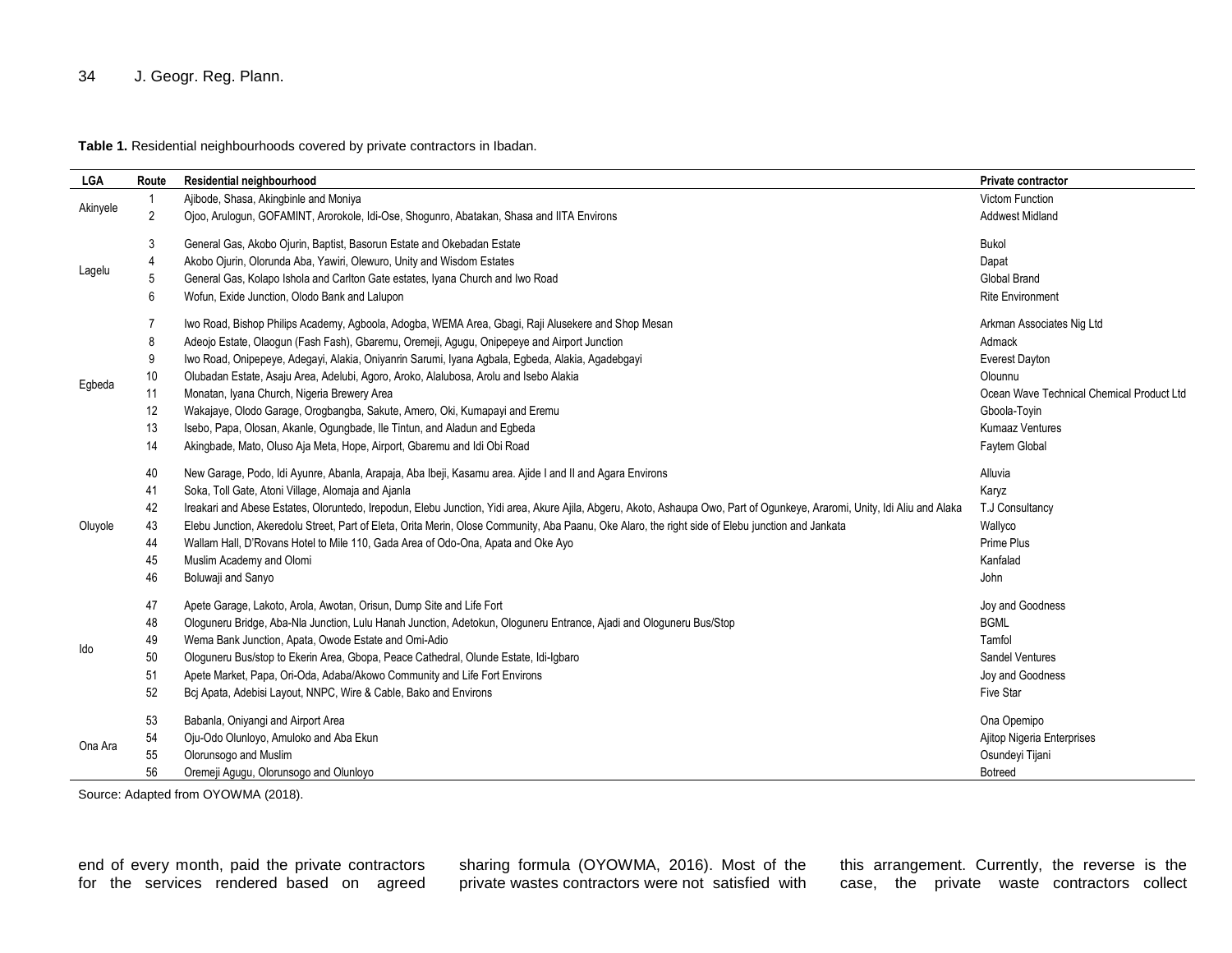**Table 2.** Residential neighbourhoods covered by private contractors in Ibadan Urban Core LGAs.

| LGA                     | Route | Residential neighbourhood                                                                                                                  | <b>Private Contractor</b>       |
|-------------------------|-------|--------------------------------------------------------------------------------------------------------------------------------------------|---------------------------------|
|                         | 15    | Idi-Ape, Oloronbo Express area and Iwo Road                                                                                                | Shekayate                       |
| Ibadan<br>North<br>West | 16    | American Quarters, Yidi Area, Iyana Agbala, I.K Dairo, Holy Trinity, Fagbamila and Iwo Road                                                | X-Clean                         |
|                         | 17    | Oremeji Agugu, Olorunsogo, Orita Aperin, Adekile, Beere and Iyana Oke-Adu                                                                  | <b>Richard Akinwale Elect.</b>  |
|                         | 18    | Odejayi, Aromolaran, Agugu and Oke-Ibadan                                                                                                  | Dumapek                         |
|                         | 19    | Basorun, Olonrobo, Owo-Ade Adigun Street, Balogun Area and Akobo                                                                           | Glorious G & C Consult.         |
|                         | 20    | Dugbe, Labowo Street, Orita-Merin, Yemetu, New Palace Way, Dandaru, Kube Atenda and Molete Gate                                            | Abbey Nigeria                   |
|                         | 21    | Felel Junction, Keshiro, Molete, Scout Camp Area, Felele Express and parts of Boluwaji and Odo-Oba                                         | Prime Reach Limited             |
| Ibadan                  | 22    | Olorunsogo and Academy                                                                                                                     | <b>Boleso Company Limited</b>   |
| South<br>East           | 23    | Academy, Odo-Oba, Adeyemo Layout, Back of Ibadan Grammar School, Molete and Beere                                                          | Top Legend Citizens Ltd.        |
|                         | 24    | J Allen, Iyaganku, Oke-Bola, Oke-Ado, Kobiowu, Joyce B, Oni & Sons, Liberty, Ososami, Cresent, Molefalafia, Ajeigbe, Anfani and Challenge  | Babs                            |
|                         | 25    | Felele Straingt, Felele Express, Soka Bus/Stop, Orita Challenge, Orita Challnge and Yinka Ayefele environs                                 | Adenad                          |
|                         | 26    | Agodi G.R.A, Ikolaba, Ikolaba Estate, Favours, Aare, Lekan Salami Estate and Oluwo Kekere                                                  | Crown FMS Limited.              |
|                         | 27    | Bodija Market area, UI, Major Salawu street and Agbowo Junction and Express                                                                | H.O.K                           |
|                         | 28    | Awolowo Junction, Oshuntokun to Preboye Junction, Samonda and Aerodrome Estate                                                             | Musan Waste                     |
|                         | 29    | Awolowo Junction, Redeem Church Side, Adele and Davis,                                                                                     | Admok                           |
| Ibadan<br>North         | 30    | Veterinary, Oke Itunu, Sango, Okoro (Baracks Area), After Baracks, Olopo-Meta, Baba Legba and Benjamin                                     | Mowaje                          |
|                         | 31    | Kongi, Akingboola, Ashi, Winners Way and Oluwo-Nla                                                                                         | Yemron                          |
|                         | 32    | Orogun and Ojoo                                                                                                                            | Justo Custodian                 |
|                         | 62    | Sabo                                                                                                                                       | <b>Garas Global Limited</b>     |
|                         | 63    | Onile Gogoro, Adeile Avenue, WEMA Bank Area and Old Tapa Community                                                                         | Total Care Nigeria Ltd          |
|                         | 24    | J. Allen, Iyaganku, Oke-Bola, Oke-Ado, Kobiowu, Joyce B, Oni & Sons, Liberty, Ososami, Cresent, Molefalafia, Ajeigbe, Anfani and Challenge | <b>Babs</b>                     |
|                         | 33    | Eleyele, Idi-Ishin, Alafara and Elenu Sonso                                                                                                | Joint Envmtal Cleaning Services |
|                         | 34    | Adeoyo Hospital road, Filade, Mobil, Lister, Federal High Court Area, Mobil, Heritage Estate, Aremolekun and Alebiosu Close.               | Alpha-Skin                      |
| Ibadan                  | 35    | Mobil, Aare Lanre, Sharp Coner and Ada Ibeji                                                                                               | Metropolitan                    |
| South                   | 36    | Sharp Corner, part of Kuola, Orelope, Aalafin, Oluode and Oke-Alaro                                                                        | Mega Emolad                     |
| West                    | 37    | Iyana Adeoyo, Bolomole and Eleruwa                                                                                                         | Sun Musico                      |
|                         | 38    | Orita Challenge, Odo-Ona Elewe, Fodasis and Agbaje                                                                                         | Deletech                        |
|                         | 39    | Aleshinloye, Alalubosa Estate, Odo-Ona, Gbekuba, Akilapa, Ifelodun, Up Jesus and Agbofeti                                                  | Poroku                          |
|                         | 64    | Mile 110, Challenge, Efunsetan, Molete, G Allen and Queen Cinema                                                                           | <b>Great Good Concept</b>       |

Source: Adapted from OYOWMA (2018).

wastes and fees directly from households. The amount paid, per building, varies across neighbourhoods and is influenced by frequency of

evacuation. To maintain the existing dumpsites, the private waste contractors are made to pay a fixed dumpsite access charges. The amount to be

paid depends on the category of wastes conveyed to the dumpsites. The access charges by OYOWMA for industrial waste is N5,000 (16.4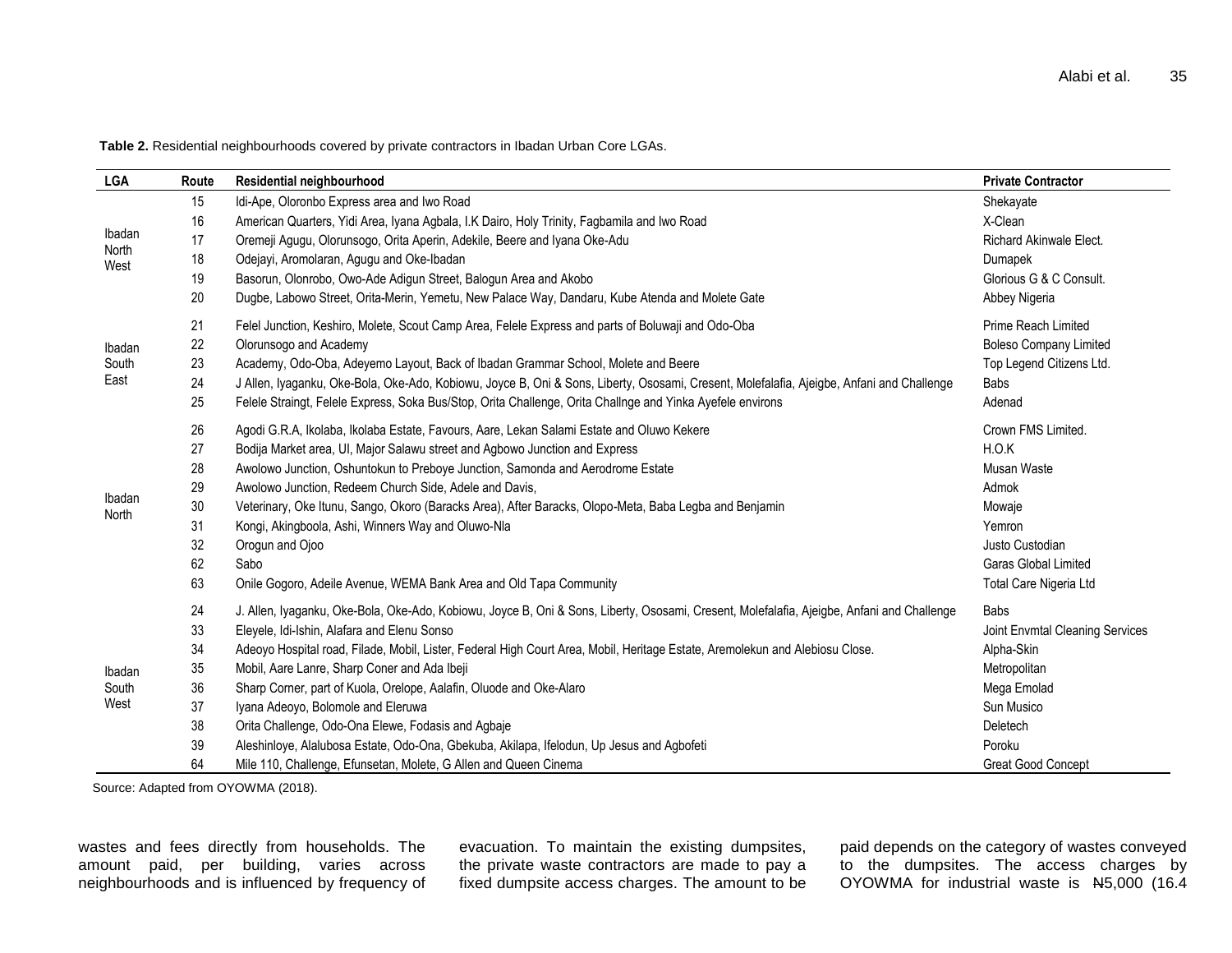

**Figure 2.** Amount of solid wastes collected and transferred to dumpsites (2012 - 2015). Source: OYOWMA (2017).

**Table 3.** Solid wastes transferred by OYOWMA, LGs and PWC (2012 - 2015).

| S/N   | Year | <b>OYOWMA (MT)</b> | LGs (MT)   | PRC (MT)   | Total (MT)   |
|-------|------|--------------------|------------|------------|--------------|
|       | 2012 | 658,867.85         | 73,288.20  | 130,237.65 | 862,393.70   |
| 2     | 2013 | 306.941.18         | 135.460.61 | 144.035.17 | 586.436.96   |
| 3     | 2014 | 265,176.32         | 90.902.24  | 147.231.12 | 503,309.68   |
| 4     | 2015 | 246,580.16         | 28.204.07  | 184.221.21 | 459.005.44   |
| Total |      | 1,477,565.51       | 327,855.12 | 605.725.15 | 2,411,145.78 |

Source: OYOWMA (2017).

**Table 4.** OYOWMA sources of funding for the 2014 budget.

| <b>Source</b>            | Cost (A per year) |
|--------------------------|-------------------|
| State Government         | 1,248,164,800     |
| <b>Local Governments</b> | 198,000,000       |
| Total                    | 1,482,164,800     |
|                          |                   |

Source: OYOWMA (2017).

USD); commercial waste is N 3,500 (11.5 USD) and household waste is  $N$  2,500 (USD 8.2) per truck. The major financier of solid waste management services in Ibadan is the Oyo State Government. Table 4 indicates that, in 2014, the LGs contributed only N198 million (15.9%) to funding of municipal solid wastes management. The financial contributions of the PWC could not be easily ascertained owing to a number of issues, which include variation in staff wages, poor management structure and equipment holding and inability of most of the PWCs to quantify operation costs in terms of fuelling, mileage covered per operation, and staff and other logistic requirements.

Owing to limited budget and adequate capacity, OYOWMA could not effectively manage the increasing amount of solid waste generated. For example, OYOWMA"s total budget for 2014 was N11,844,972. The internally generated revenue for the agency in the years under review was as follows: revenue from the registration of PWC (N1,355,000), revalidation of old permits and change of title (N889,000), dumpsites usage charges acquired from PWCs (N8,663, 472), and fines for contravention of environmental laws (N937, 500). The annual budget for year 2014 was about N12 million. However, the operation cost for the same year was about N1.5 billion. The break-up of OYOWMA annual revenue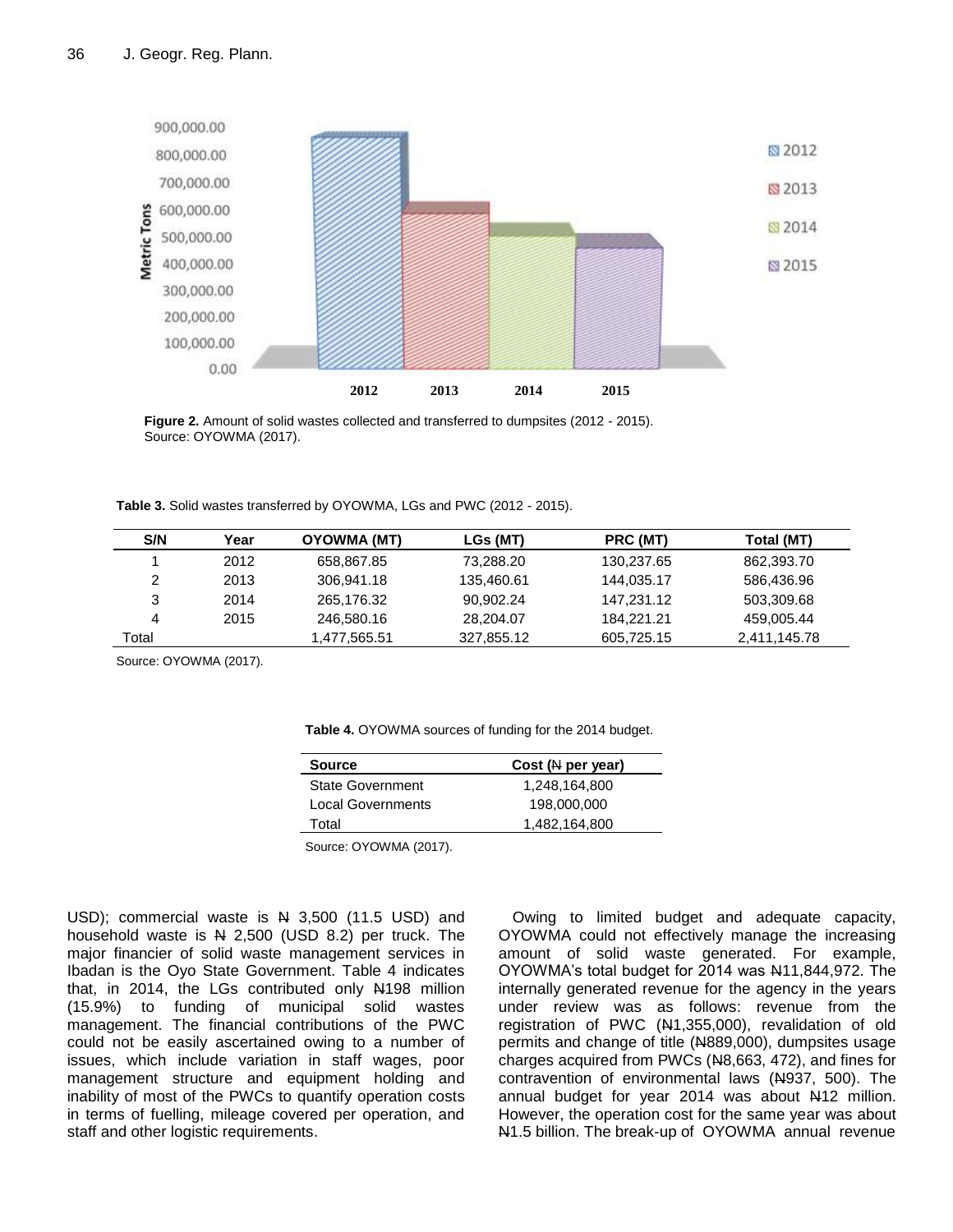**Table 5.** The OYOWMA annual revenue for 2014.

| Source of financing                                                | Costs (N)  |
|--------------------------------------------------------------------|------------|
| Registration of private refuse contractors                         | 1,355,000  |
| Revalidation of old permit and change of title                     | 889,000    |
| Refuse dump usage charges acquired from private refuse contractors | 8,663,472  |
| Fines for contravention of environmental laws                      | 937,500    |
| Total                                                              | 11,844,972 |

Source: OYOWMA (2017)

**Table 6.** The OYOWMA operation costs in 2014.

| <b>Cost lines</b>                           | Costs (N)     |
|---------------------------------------------|---------------|
| Staff costs (Salaries)                      | 42,200,000    |
| Equipment costs                             | 669,000,000   |
| Truck fuel and maintenance                  | 174,164,800   |
| Other costs (clean street initiative, etc.) | 596,800,000   |
| Total costs                                 | 1,482,164,800 |
|                                             |               |

Source: OYOWMA (2017).

**Table 7.** OYOWMA own trucks for solid waste collection.

| S/N           | Name of truck                                | <b>Number of Units</b> |
|---------------|----------------------------------------------|------------------------|
|               | Mitsubishi Canters (Ro-Ro) - side loading    | 10                     |
| $\mathcal{P}$ | Leyland Skip Eater Compactors - rear loading | 3                      |
| 3             | Sterling Goliath Compactors - rear loading   | 9                      |
| 4             | Leyland Ro-Ro                                | 2                      |
| 5             | <b>Toyota Tipper</b>                         |                        |
| 6             | <b>Bedford Tipper</b>                        |                        |
|               | Total                                        | 26                     |

Source: OYOWMA (2013).

and operation costs in 2014 are contained in Tables 5 and 6. Further analysis of the revenue revealed that staff costs (salaries) alone was more than N42 million, equipment costs (N669, 000,000), truck fuel and maintenance (N174,164,800) and other costs, such as the street sweeping initiative (N596,800,000).

There was a major mismatch among internally generated revenue, budgetary allocation and operation cost. The capacity of the state government to fully finance OYOWMA has been continuously challenged by the Nigerian economic outlook. This is further compounded by the unwillingness of individuals and communities to pay for service rendered by waste managers. Waste management service has always been provided by government as social good, which is not sustainable. This has implications for the efficiency of waste management apparatus manifesting in mountains of uncollected waste dotting the nooks and crannies of the city. The challenge is daunting and seemingly unsurmountable. Thus, the authority finds it extremely difficult to perform its statutory functions, thereby turning the city into a public dustbin susceptible to environmental hazard (Omoleke, 2004; World Bank, 2017).

Given the population of the city, the number and state of the available vehicles coupled with the condition of roads in Ibadan, the operation vehicles owned by OYOWMA, shown in Table 7, were not enough for effective waste collection in the city. However, the available operation vehicles were relatively new, standardized and appropriately designed. The PWCs, which are expected to be a viable alternative to government agencies did not perform better. The operation vehicles of the PWCs were old, unstandardized and inappropriately designed. The PWCs did not perform optimally owing to paucity of funds and inadequate equipment to operate as expected. The private contractors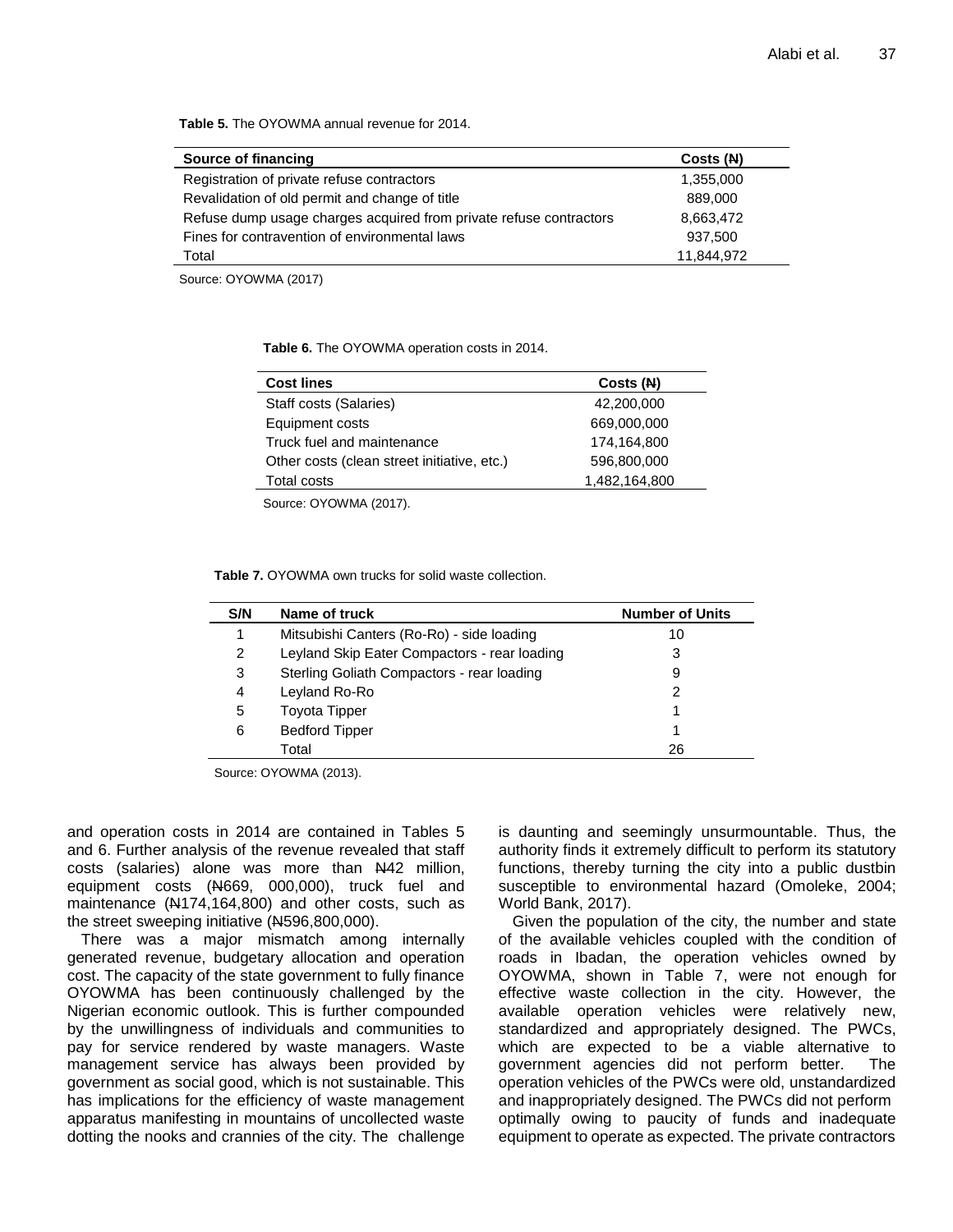used all kinds of trucks, not specifically designed for waste collection. The capacity of the vehicles in use was about 5 to 10 tons. Most of the PWCs operated on a small scale and supplemented vehicular needs by hiring vehicles for waste management operations.

# **DISCUSSION**

Constitutionally and within the tenets of the local government reform of 1985 waste management is a primary function of the local government in Nigeria. OYOWMA, in 2015 alone, was responsible for more than half of the waste collected in the city with only 26 trucks, as indicated in Table 5. The roles of LGs and the private contractors in solid waste collection and transportation were not significant. In Ibadan, as noted by World Bank (2017), the LGs were responsible for about 6% of the waste collected, while more than 50% of the waste collected was done by OYOWMA. The private contractors were able to cater for about 40% of the total waste collection. The private sector has been involved in solid waste collection in Ibadan for more than three decades. The amount of solid wastes collected and transferred to the existing dumpsites by both the private and public sectors between 2102 and 2015 was 2,411,145.78 metric tonnes. However, the public sector was responsible for the collection and transfer of 1,805,420.63 metric tonnes. The private sector was able to transfer 605,725.15 metric tonnes only within the same period. With the government"s drive towards publicprivate collaboration, there is a lot to be done by PWCs in waste management in the city.

Egunjobi (2008) claims that the greatest challenge to waste management is lack of congruence between the rate of generation and collection of wastes. The rate of urbanization has given rise to the immense and everincreasing amount of solid wastes generated. The wastes have long outstripped the capacity of nature to assimilate them and of city authorities to collect and dispose of the waste generated safely and efficiently (Agbola, 2001). This necessitated the involvement of private waste contractors to complement the efforts of the public agency. However, the PWCs have been inundated with several challenges. The most significant of these challenges is paucity of funds. It is also noted that the private contractors are not able to access the finance they need to improve the quality and efficiency of their operations (World Bank, 2017). The uncollected waste causes different social economic menaces, like diseases, city eyesore, clogging of drains, pollution, and disruption of infrastructural systems and normal community life (World Bank, 2006).

Ideally, with public-private partnership, the collection of residential solid wastes should be effective, efficient, and predictable. However, this is not the case in Ibadan; waste management in the city is inadequate. What has

developed is a combination of private and public initiatives that ultimately culminate in collection of waste from one neighbourhood and depose of it somewhere else within the neighbourhood or at open dumpsites (Wahab and Sridhar, 2014; Odewumi et al., 2016).

Residential solid wastes transportation is capitalintensive, especially in the area of equipment and vehicle procurement and running cost. Normally, one truck can handle waste collection for 7,000 inhabitants under public operation or 10,000 inhabitants under private operation. Therefore, for a city as big as Ibadan, at least 400 - 570 collection trucks would be needed. In 1995 when the exchange rate was fixed at N22 to US\$1, a skip vehicle, according to Agbola (2001), cost approximately N15 million. Today, the official exchange rate is N305 to US\$1. In Nigeria, city authorities are hard pressed to obtain enough capital to finance a sustainable residential solid waste management system. In 2014, for instance, while the total budget of OYOWMA was N12 million, the operations cost for the same year was N1.5 billion. The private contractors use or hire trucks that are not specifically designed for residential solid waste collection and transportation.

Wastes cannot be managed by merely disposing of them into the environment. About 75% of the solid wastes collected in most Nigerian cities are disposed of in open dumpsites erroneously called sanitation landfills (Agbola, 2009; Kasim and Arobo, 2016). Open dumpsites are rampant, and a misnomer as an alternative to sanitary landfills. Sanitary landfill, as perceived by Heeramun (1995), implies a controlled operation employing an engineering method in which waste is deposited in excavated land or in strip mines, compacted to the smallest practical volume and covered with a layer of soil at the end of each day"s operation. Currently, all the landfill sites managed by OYOWMA could best be described as open dumpsites. In addition, the locations of these dumpsites are sub-optimal. The four dumpsites in Ibadan were initially located in the suburb areas of Ibadan. Currently, these dumpsites are surrounded by sprawl neighbourhoods owing to ineffective physical planning structure and poor enforcement of development control. Informal waste scavengers and material recovery at the dumpsites are allowed (Wahab and Ola, 2016).

Solid waste management suffers a setback due to unwholesome waste disposal habits of the citizens as well as inadequate funding and poor enforcement of sanitation laws (Sangodoyin, 1993). Typical negative impacts of poor waste management include blockage of waterways and the drainage system leading to flooding as well as health hazards from human contact with untreated waste (Agbola, 2001; Agbola et al., 2012; OYSG, 2013; Ojolowo and Wahab, 2017).

There are different methods of sustainable residential solid waste disposal methods. The use of organic recycling (the biogas option) should also be considered in Ibadan. Through recycling, foreign exchange is saved,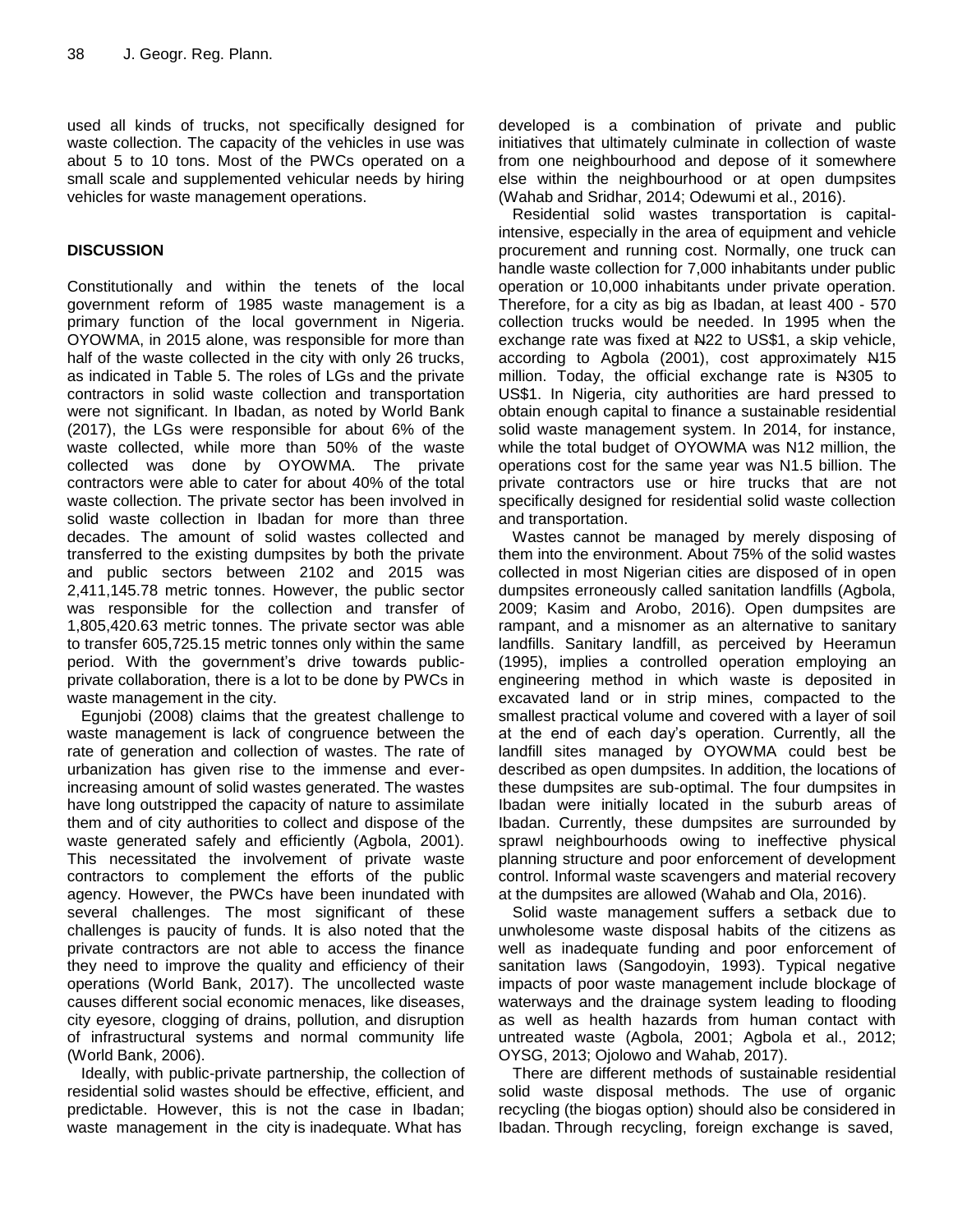natural resources are conserved, industrialization is promoted and wasted disposal cost is minimized (Cointreau-Levine, 1994). The current attraction of recycling in waste management operations is necessitated by the high cost of industrial raw materials and high level of poverty and unemployment. Poverty has motivated government refuse collection workers, private workers and scavengers to operate various sorting and recycling systems. With recycling opportunities, scavengers are motivated to search for materials which are reusable, such as plastics, metal scraps, steel rods, bottles, cartons, cardboards, used papers from waste dumps and dustbins in residential areas (Wahab and Ola, 2016). Agbola (2001) observes that waste recycling can no longer be treated lightly in view of its many inherent advantages needed to be tapped. The present harsh economic condition, coupled with the high rate of unemployment in the country, provides justification for mainstreaming informal waste recycling enterprises. Through residential solid waste recycling, foreign exchange will be saved, natural resources will be conserved, industrialization will be promoted and waste, storage, collection, transportation and disposal costs will be is minimized.

The informal sector has been actively involved in recovering recyclable materials from generated residential solid wastes. Items recovered are either reused or used to mend other materials or sold directly to retailers and merchants of relevant industries. Such items include paper, polythene, wood, metal scraps, bottles, saw dust, ashes, rubber, bones and plastics. The so-called "*scavengers*" sort and recover valuable materials from the waste along their way. There are about 200 informal waste pickers (*scavengers*) recognised by OYOWMA across the four dumpsites. The informal actors recover significant amounts of waste and sustain a market in recyclable materials (World Bank, 2017).

The informal sector has not only grown in Nigeria but it has also emerged in new guises and unexpected places, such as residential waste collection and disposal sites. Supporting informal waste enterprises and improving informal jobs in residential solid waste management are now recognized as key pathways to promoting sustainable urban growth and reducing urban poverty. The policy dilemma appears to be how to contain the adverse environmental impacts of many of the activities of the urban informal sector without disrupting livelihoods and causing social distress; how to promote environmental awareness and guarantee the right to the city, while at the same time protecting the vulnerable groups in the informal sector from harm and exploitation (Nwaka, 2005).

Mainstreaming the informal waste sector is not automatic and does not depend solely on the informal waste enterprises themselves. The opportunities for development of this sector and for it to fulfil its roles in the transitional economies and provide employment opportunities for the less educated and formally unemployed must be supported by creating an enabling environment which takes into account their particular characteristics. The contributions of the informal waste sector to human livelihood show that the poverty circle can be escaped from and a faster rate of urban economic growth and development can be achieved. Thus, enhancing the productivity of informal waste businesses/activities and making them competitive is crucial, as they absorb the job-seeking citizens, most specially the youth. Also, community participation in solid waste management is always required because solid waste management is a continuous maintenance system, involving for example storing the garbage in a specific bag or bin, bringing it to an agreed collection point, and separating the contents of the waste (John, 2015). This is an effective way of providing solution to "Not in My Backyard Syndrome". Community participation in solid waste management is perceived by Egunjobi (2008) and Wahab and Ola (2016) as important as any other urban service.

### **Conclusion**

The responsibility for residential solid waste management in Ibadan lies with the public and private sectors, but the public sector still remains the dominant actor. The role of the private sector in residential solid waste management has not been significant. With public-private partnership, the collection, transportation and disposal of residential solid waste should be efficient but this is not the case in Ibadan where refuse collected from one area is deposited somewhere else within the city or at open dumpsites. Despite various efforts aimed at managing wastes in Ibadan, the residential solid waste problem still remains one of the most conspicuous and repugnant aspects of environmental problems in the city. The major challenges facing PPP in residential solid waste are limited budget and equipment; improper locations of solid waste containers; the capital-intensive nature of solid waste transportation; and inadequate capacity to handle the increasing amount of residential solid waste generated. While the locations of the open dumpsites serving the Ibadan metropolis are sub-optimal, informal waste pickers have been recognised by OYOWMA across these dumpsites. High levels of poverty, harsh economic condition and unemployment have motivated waste scavengers to embark on waste sorting and recycling. Informal waste businesses will not only play significant roles in employment creation, but they will also reduce crime and government expenditure on security and legal services.

### **CONFLICT OF INTERESTS**

The authors have not declared any conflict of interests.